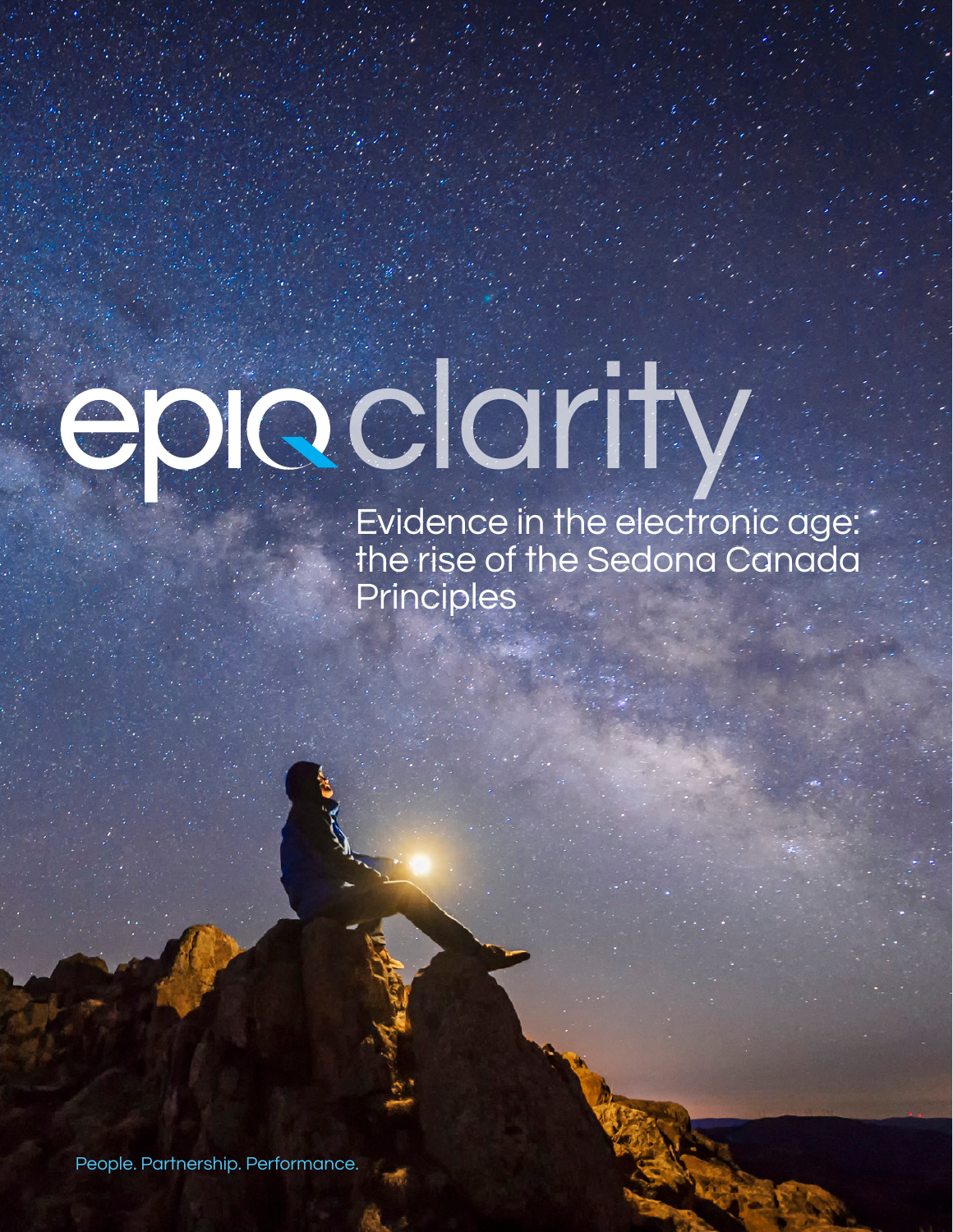# **Overview**

The world is moving from print toward electronically stored information (ESI), and the legal profession is no exception. Since ESI is discoverable, lawyers must understand the effects ESI can have on their discovery process. Drafted in 2008 and updated in 2016, the Sedona Canada Principles sought to provide reasoned guidance on how to handle the vast amounts of discoverable ESI during litigation and investigations, generally known as eDiscovery. Just as "snail mail" was eventually usurped by electronic methods, so too is traditional paper-based discovery. Since 2010, Ontario's Rules of Civil Procedure included by reference the Sedona Canada Principles<sup>1</sup> As two recent cases show, these principles are having an increasingly important effect on the costs of eDiscovery and access to information.

As a system developed in a print-based era is forced to adapt, lawyers can either stay ahead of the curve or pay the costs. As the gap between technical and legal competency will continue to grow, lawyers need to either develop a second skill set or recognize that information technology experts are indispensable to their work.recognize that information technology experts are indispensable to their work.

# Case 1: Verge Insurance v Daniel Sherk2

This decision from March 20, 2017, dismisses an appeal to the Ontario Superior Court of Justice Divisional Court. In the initial 2016 decision,<sup>3</sup> Justice Turnbull (Turnbull J) found that the appellant, Verge, had failed to comply with its documentary discovery obligations. The case illustrates the extent to which disregarding proper handling of ESI can have costly penalties.

In 2012, the parties exchanged "hold letters." Instead

of giving its employees instructions to save copies of documents that might be relevant, Verge allowed its documents to accumulate to an undifferentiated mass of 79 so-called "backup tapes," each of which contained thousands of documents.

Though Verge claimed to have produced all relevant documents, the opposing party was not convinced. It sought and received an order for a sample of the backup tapes to undergo forensic analysis by a consultant, Deloitte. Since the appellants were claiming that they had already reviewed the backup tapes for relevant documents, the order provided that the opposing party was to pay the costs of the forensic audit. However, the Deloitte review identified 144 documents from 13 of the backup tapes that were, in fact, deemed relevant. Thus, the opposing party brought a further motion seeking an order to recover costs for the Deloitte review and for this motion amounting to \$200,000.

In the 2016 decision, Justice Turnbull found that the Sedona Principles applied to the case. These principles make it clear that electronic information is discoverable; and that as soon as litigation is reasonably anticipated, each party must take reasonable and good faith steps to preserve potentially relevant electronically stored information. Given these principles, the motion judge found that any costs that resulted from Verge's failure to archive potentially relevant information on one file that could be reviewed and produced to the respondents were the responsibility of Verge.

The Court upheld Turnbull's order to indemnify the respondent for the \$200,000 it had already incurred for the Deloitte review. It also found that the appellants had not complied with their production obligations pursuant to the Sedona Principles and the Rules of Civil Procedure. And it awarded the

*<sup>•</sup> 1 Rule 29.1 of Ontario's Rules of Civil Procedure* 

*<sup>2</sup> Verge Insurance Brokers Limited et al. v Daniel Sherk et al., 2017 ONSC 1597* 

*<sup>3</sup> Verge Insurance Brokers v. Richard Sherk et al., 2016 ONSC 5656* 

*<sup>4</sup> Hamilton Health Sciences (Re), Order PO-3167, Appeal PA15-558* 

*<sup>5</sup> Hamilton Health Sciences (Re) at para 1*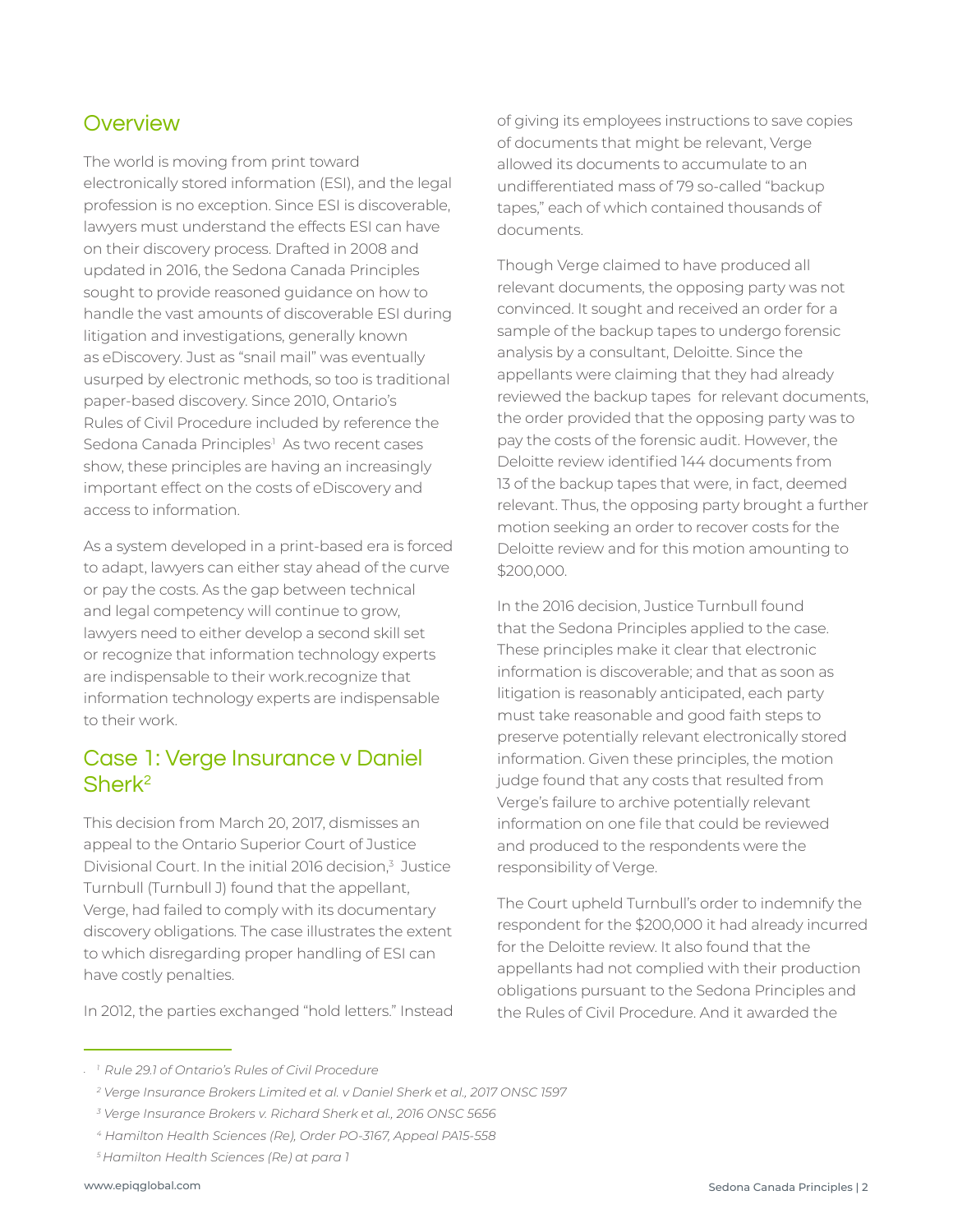respondent the substantial indemnity costs of the motion and the costs of the appeal.

### Case 2: Hamilton Health Sciences  $(Re)^4$

On March 31, 2017, the Information and Privacy Commissioner of Ontario (IPC) upheld on appeal that Hamilton Health Sciences had justified its \$4,800.00 price estimate for a request for information under the Freedom of Information and Protection of Privacy Act (the Act or FIPPA).

Hamilton Health Sciences (a hospital) received a request from a journalist under FIPPA "regarding two aboriginal children refusing chemotherapy at McMaster Children's Hospital and the resulting Ontario court family division case."5 In compliance with section 57(1) of the Act, the hospital provided a fee estimate for processing the request in the sum of \$4,800.00, which reflected a waiver of 80 percent of the estimated fee. The requester (now the appellant) appealed the hospital's fee.

The appealing journalist argued the fee was so high that it amounted to a barrier to access. She submitted that the costs should be lower because the records should be easily searchable; 20 hours of search time for slightly over one years' worth of records is much too high. She concluded by stating the hospital was charging for an unreasonable amount of redaction. should be easily searchable; 20 hours of search time for slightly over one years' worth of records is much too high.<sup>6</sup> She concluded by stating the hospital was charging for an unreasonable amount of redaction.7

In its reply, the hospital went into more detail on its processes for searching for documents and redacting them. After receiving the request, the hospital worked with staff, senior management,

external and internal legal counsel to define the scope of its response. Upon its search, the hospital found that an estimated 3,500 pages of records would be disclosed, all of which will require some redaction of personal health information (PHI).<sup>8</sup> The preparation of the redactions accounted for \$3,500.00, roughly 73 percent of the total estimate. The hospital followed an iterative searching process as described in the Sedona Canada Principles.

The Commissioner upheld the hospital's fee estimate and dismissed the appeal in all circumstances. He found that the appellant's request was broad and that the range and volume of the possible responsive records was the basis for the "large" search fee of \$600.00.9 Furthermore, he found \$3,500 for preparation and \$700 for photocopying to be appropriate costs for 3,500 pages of records.

The Commissioner concluded by reflecting on the nature of fees in such a request. Considering that information (such as email) pertaining to a broad search will likely be dispersed though an institution, he said, "It is therefore the scope of the request and not the method of calculating the estimated fee that results in the amount to be charged for processing the request."<sup>10</sup>

### **Commentary**

These cases present an opportunity to reflect on the gap between presuppositions and current realities of eDiscovery. With ESI, the nature of the discovery game has changed – and so have the rules. When faced with the limited availability and difficulty of searching paper documents, asking for everything can be a logical reaction. However, applying this logic to ESI creates more work and fails to take advantage of its inherent benefits." Given the

*<sup>•</sup> 4 Hamilton Health Sciences (Re), Order PO-3167, Appeal PA15-558* 

*<sup>5</sup> Hamilton Health Sciences (Re) at para 1*

*<sup>6</sup>Hamilton Health Sciences (Re) at para 45* 

*<sup>7</sup> Hamilton Health Sciences (Re) at para 47* 

*<sup>8</sup>PHI is defined at section 4 of the Personal Health Information Protection Act, 2004, S.O. 2004, c. 3, Sched. A.* 

*<sup>9</sup>Hamilton Health Sciences (Re) at para 49* 

*<sup>10</sup>Hamilton Health Sciences (Re) para 54*